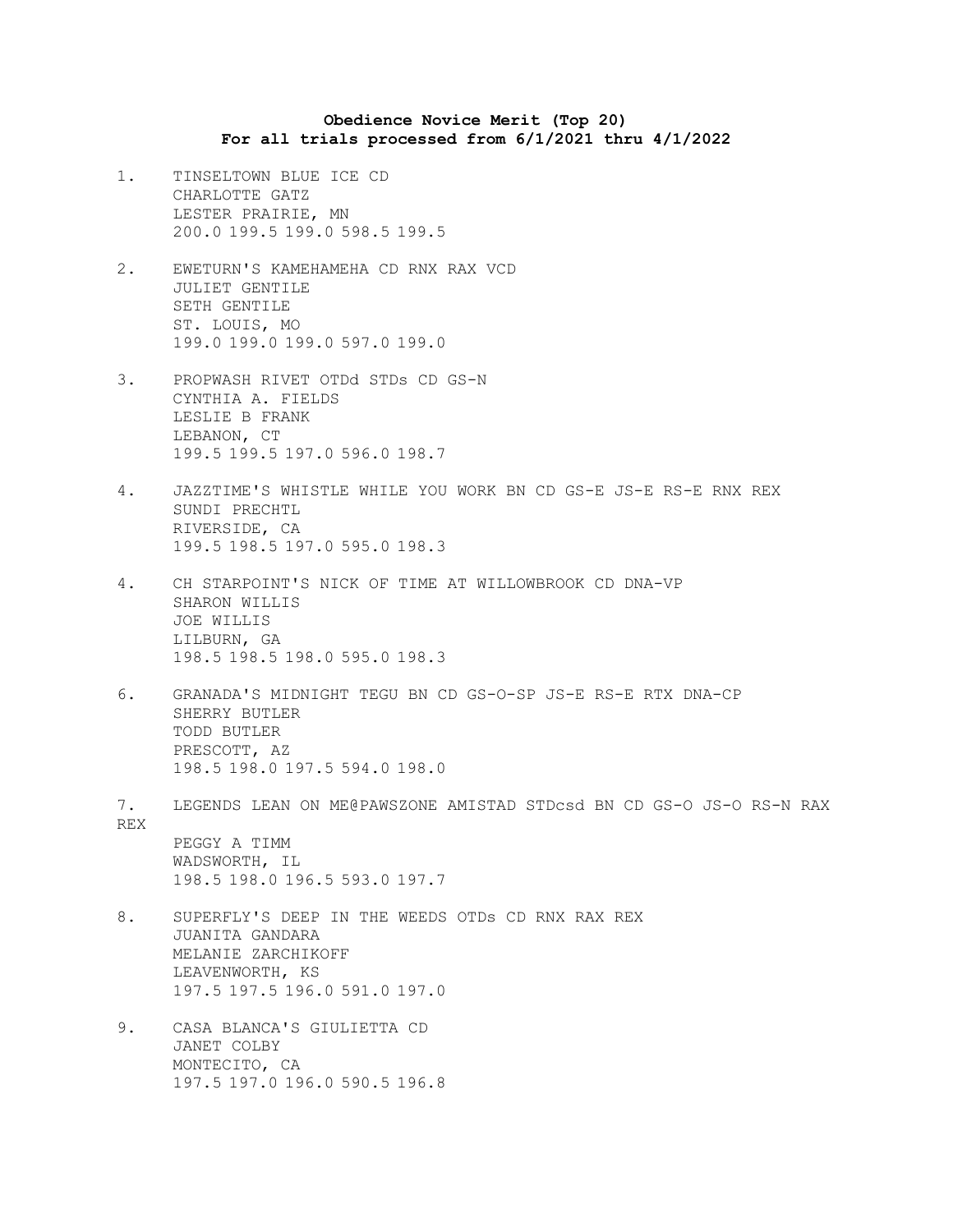10. A-CH BLUEKREEK'S THE WONDER FROM DOWN UNDER STDs CD GS-E JS-O RS-O RAX REX RMX REM

ALLISON PLAZA , UNITED STATES 200.0 195.5 194.5 590.0 196.7

- 11. TOUCHSTONE SIMPLY FROSTED CD RNX RAX DNA-CP JULIA ERNESTI LISA C BELL SABINE MAURER D-45327 ESSEN, GERMANY 198.0 197.5 193.0 588.5 196.2
- 11. SCALLYWAG'S BACK 2 THE ROOTS CD RNX RA DNA-VP FRAUKE GETTLER 47169 DUISBURG, GERMANY 197.0 196.0 195.5 588.5 196.2
- 11. SLYDROCKS BLAST OF THE PAST CD GSA-O JSA-E RSA-N ELAINE OSMUN RED LODGE, MT 197.5 197.0 194.0 588.5 196.2
- 14. SCALLYWAG YOU MAKE ME DIZZY MISS LIZZY CD RNX RAX RM REX DNA-VP FRAUKE THOMAS 46485 WESEL, GERMANY 200.0 195.0 192.5 587.5 195.8
- 15. CH SRN EAGLE ROOSTER C CD RNX DNA-VP ANNETTE COCHRANE RIVER FALLS, WI 197.5 196.0 193.5 587.0 195.7
- 15. COUNTRY-WAYS THE MAN IN BLACK CD RNX RAX NOEL J RITTER SILVERDALE, WA 198.0 197.0 192.0 587.0 195.7
- 17. TINSELTOWN'S JAMES DEAN CD RNX RICHARD IMFELD SHERIL VIEIRA IMFELD ARP, TX 196.0 195.5 195.0 586.5 195.5
- 17. COOLIBAH'S WARP SPEED AHEAD CD VERONICA MUTH OVIEDO, FL 197.0 195.5 194.0 586.5 195.5
- 19. STONE RIDGE INVERNESS RESURGENCE CDX PENNY B JAMESON SALT LAKE CITY, UT 198.5 195.5 190.5 584.5 194.8